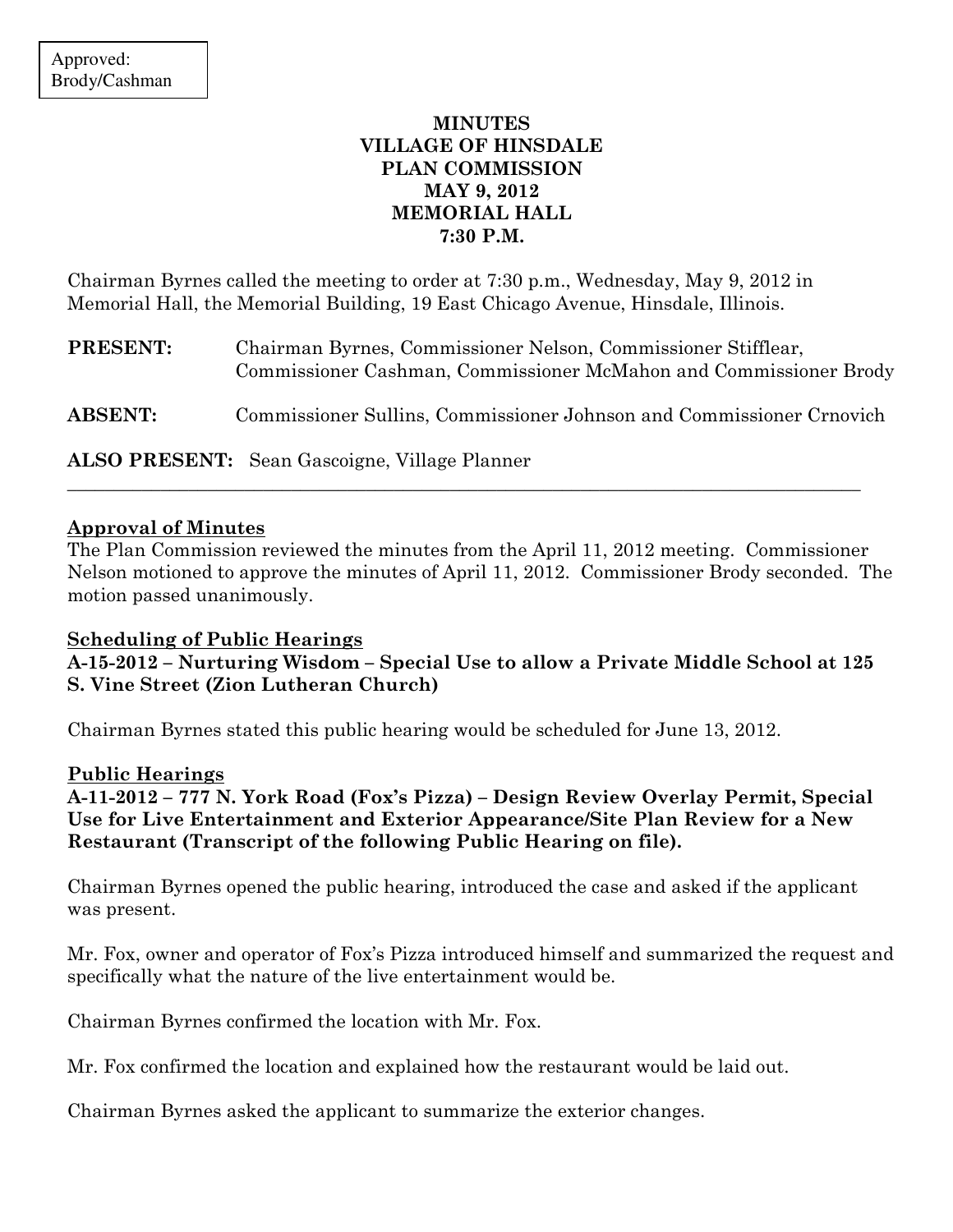The applicant's architect introduced himself and summarized the exterior modifications which included a stairwell on the north side of the building for second floor egress and improvements to the railing on the south side of the space, both of which were required by the building code. The architect also identified several aesthetic improvements also proposed for the second level overlooking the courtyard.

Chairman Byrnes confirmed that signs were also being considered as part of the proposal.

Mr. Gascoigne confirmed and indicated that while they would normally be subject to administrative approval, staff felt it was appropriate to have them reviewed as part of the overall request.

The Commission discussed the specifics regarding the proposed railing and the second level improvements, including the sign proposed to be laser cut into the railing.

Commissioner Brody asked Mr. Fox if his other facilities were stand alone with his concern being the live entertainment and its impact on the neighborhood.

Mr. Fox explained his intentions regarding the live entertainment and indicated that noise shouldn't be an issue.

Discussion ensued amongst the Commissioners regarding the live entertainment and Mr. Fox confirmed that all music would be inside. They then discussed whether other venues in town contained live entertainment and whether they had restrictions to indoor entertainment only.

Mr. Gascoigne identified those that he knew of and said it was typically protocol, as it was with these examples, that they be limited to indoors only.

Mr. Fox described the music that would be brought in as well as the times he would expect to have them.

Discussion ensued regarding the requested signage, its proposed location and whether any other businesses had signs on both sides of the building. The Commission indicated that certain stores had signage facing both the parking lot and the courtyard and confirmed that in addition to the two wall signs, the applicant would only put signage on the first floor valance.

Mr. Fox confirmed and explained how the pick-up and carry-out would work on the north side of the building.

Commissioner Stifflear questioned whether there were any concerns regarding the use of the north side of the building.

Mr. Gascoigne indicated that when Mr. Scott first started working with Mr. Fox, he confirmed with both the Police and Fire Department that they had no concerns with this configuration.

General discussion ensued regarding the north parking lot and how the circulation would work.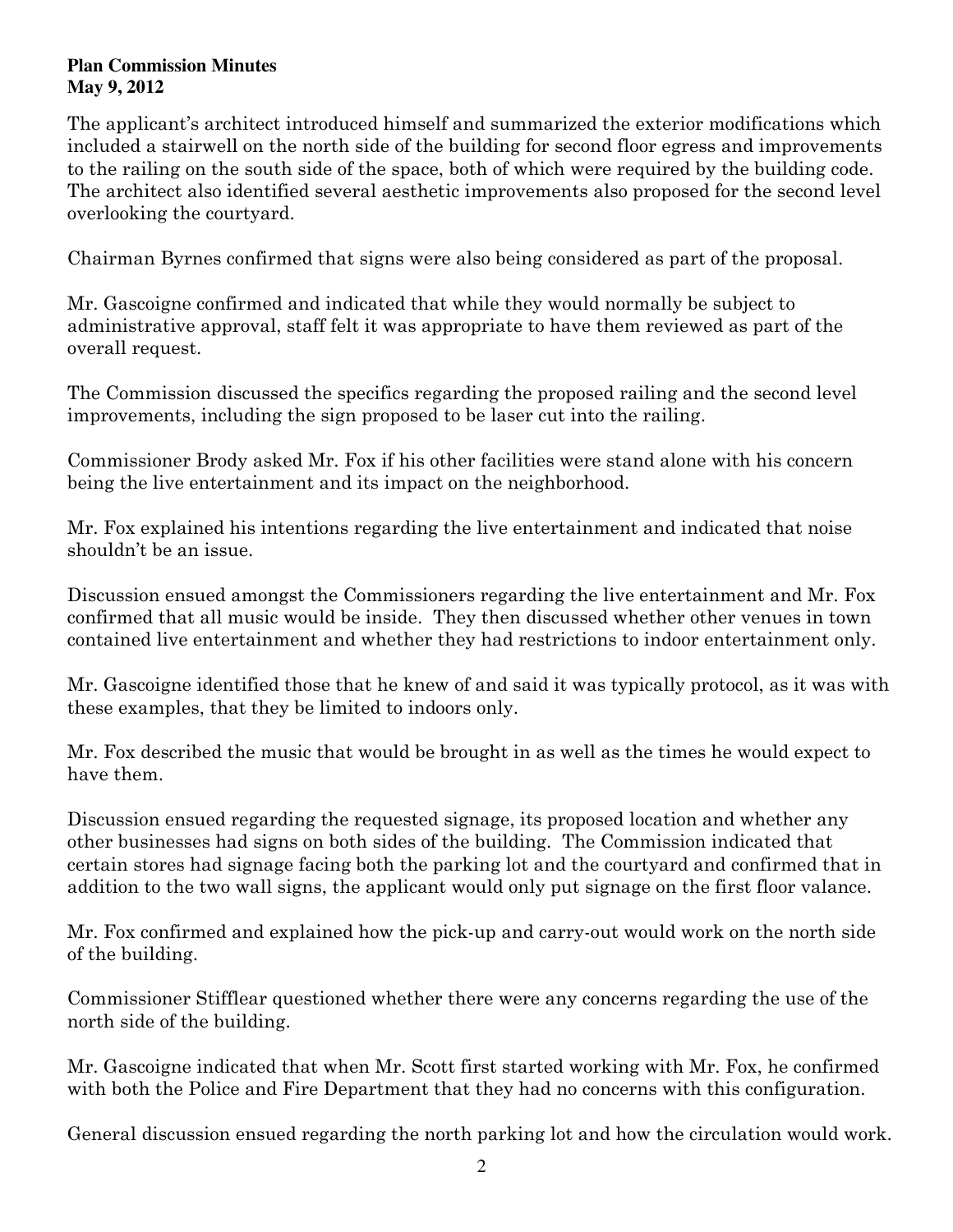Chairman Byrnes asked if anyone was in the audience that would like to speak.

Resident Rodger Howell introduced himself and summarized his concerns regarding noise, the live entertainment and circulation issues with the increased traffic around the north side of the building.

General discussion ensued as to how the existing and proposed circulation patterns work. The Commission then discussed specifics regarding business at Mr. Fox's other restaurants and how those projections could impact this site specifically.

Enrique Castel, the architect representing Inland who owns the shopping center, responded to the comments regarding the circulation and parking and provided an explanation as to how it is configured now and what is proposed.

The Commission continued discussions regarding the impact of the existing and proposed site changes on the north side of the building. They then went on to discuss the proposed changes as they relate to the existing residences in the area and more specifically Mr. Howell's property.

Commissioner McMahon confirmed that the music relative to the live entertainment permit would be entirely indoors and would be individual musicians.

Mr. Fox confirmed and provided examples of singers and events at their other locations.

Commissioner Stifflear expressed his concerns and comments with the issues brought forward, including the increased traffic and circulation around the north side of the building and its impact on the residential neighborhood.

General discussion ensued regarding Commissioner Stifflear's comments and asked staff when a traffic study was generally required.

Mr. Gascoigne indicated that requiring a traffic study was at the Commission's discretion He indicated that they are generally requested on new developments or if the Commission felt the site plan and traffic patterns were being altered significantly enough to warrant one.

General discussion ensued and the Commissioner's commented and discussed the surrounding land uses and the existence of a solid 8 foot fence along the east property line.

Commissioner Cashman asked Mr. Fox if he could make do without the pick-up and delivery component being on the north side of the building and doing it from the main entrance.

Mr. Fox indicated it would definitely impact their business.

Commissioner Brody motioned to approve case A-11-2012 – 777 N. York Road (Fox's Pizza) – Special Use to Allow Live Entertainment. Commissioner Nelson seconded. Chairman Byrnes listed the standards and offered his thoughts on how they relate to the existing proposal. He stated that while he could not ignore the fact that there would be some increase in traffic, this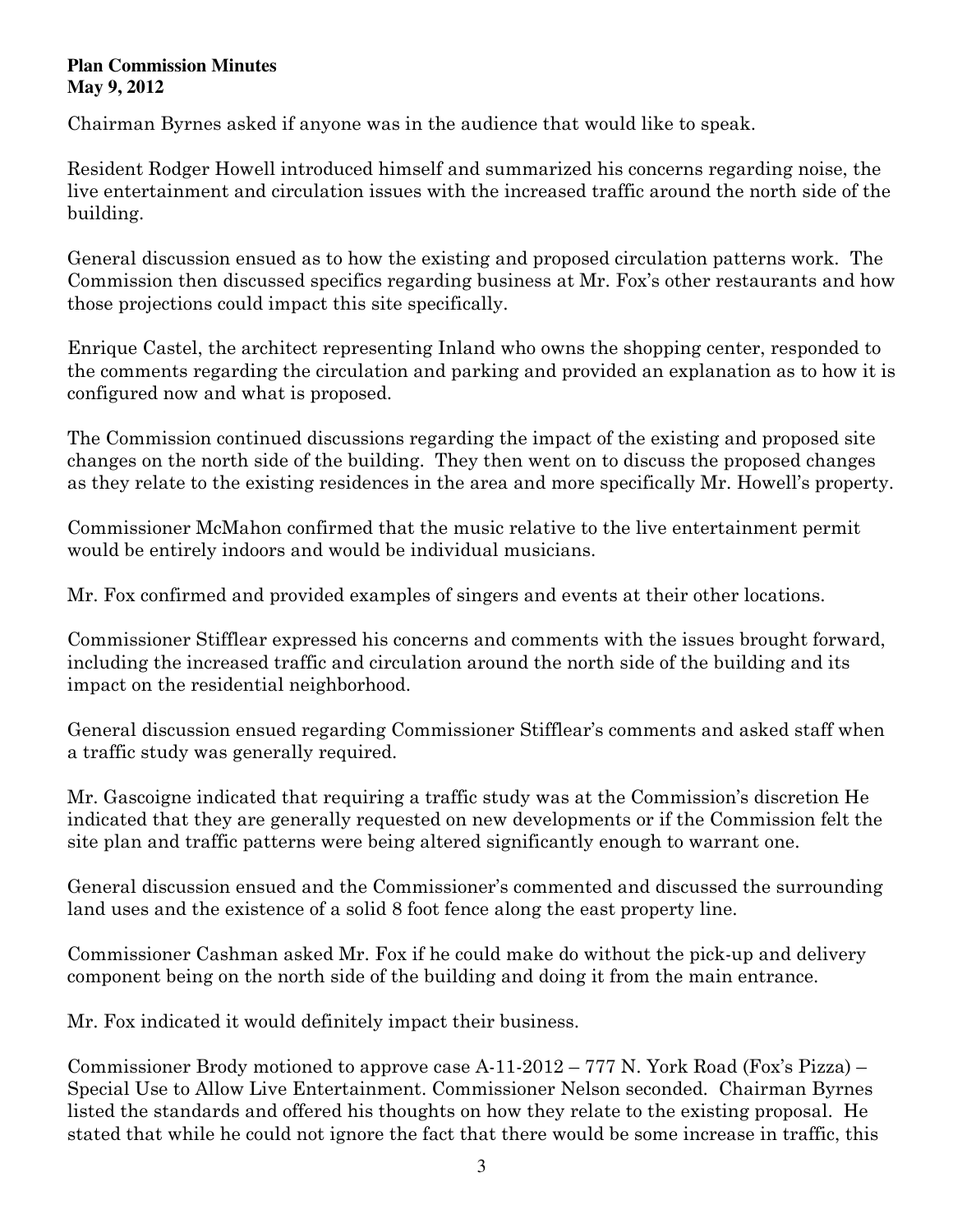proposal is in an existing shopping center with houses nearby that knew that the shopping center existed. The Commission clarified that they were only voting for the approval of the live entertainment and the motion passed unanimously.

Commissioner Brody motioned for the approval of Exterior Appearance for Façade Improvements (including two wall signs and an awning sign) at 777 N. York Road (Fox's Pizza). Commissioner Nelson seconded. The motion passed unanimously.

Commissioner Nelson motioned to disapprove the Site Plan for Façade Improvements at 777 N. York Road (Fox's Pizza). Commissioner Brody seconded. Chairman Byrnes summarized the standards and discussion ensued regarding additional screening. Commissioner Stifflear offered some final thoughts and concerns regarding the change in circulation and his desire to see a traffic study. Commissioner Nelson offered his final thoughts stating that he agreed with the Chairman that this is a shopping center and everyone knows that it's there. He then stated that he felt the changes to the site actually improved the circulation. The remaining Commissioners generally agreed and offered some final thoughts. Commissioner Cashman asked Mr. Fox his thoughts on how well the pick-up complimented the delivery in terms of timing and traffic. Mr. Fox offered his final thoughts and the site plan was approved with the following vote: Ayes: Commissioner Stifflear. Nays: Chairman Byrnes, Commissioner Nelson, Commissioner Cashman, Commissioner McMahon and Commissioner Brody

Commissioner Nelson motioned for the approval of a Design Review Permit at 777 N. York Road (Fox's Pizza). Commissioner Cashman seconded. The motion passed unanimously.

# A-12-2012 – Craig Ross – Special Use Permit to allow Real Estate Offices, with a Maximum of 4 Agents, at 23 N. Lincoln (Transcript of the following Public Hearing on file).

Chairman Byrnes asked if the applicant was present and he was not.

Mr. Gascoigne indicated that he was informed and was not sure why he was not there.

The Commission confirmed that the applicant should be present.

Mr. Gascoigne indicated that they should, especially if the Commission had specific questions.

Commissioner Stifflear stated that in light of the continuation, he would like to request that the applicant provide a landscape plan for the next meeting.

The remaining Commissioners disagreed and stated that because this was just the use and nothing on the exterior was changing, there was no need to require a landscape plan.

Commissioner Stifflear provided his position as to why he felt it should still be required.

The Commission questioned if this case could be continued.